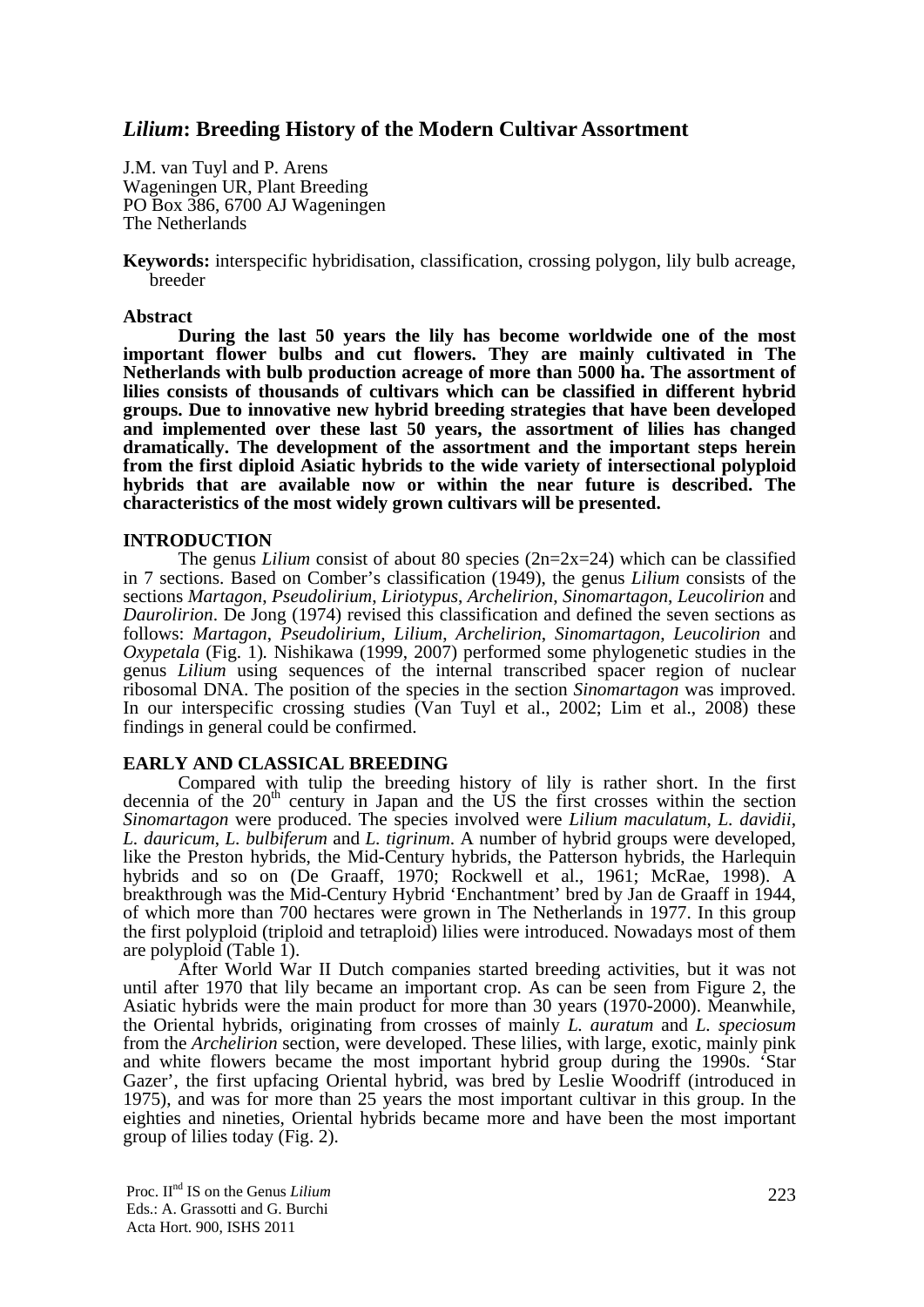## **INTERSECTIONAL HYBRIDISATION**

Due to the development of pollination- and embryo rescue- and polyploidization methods (Asano, 1978, 1980; Asano and Myodo, 1977a,b; Barba-Gonzalez, 2005; Barba-Gonzalez et al., 2004, 2005, 2006; Lim, 2000; Lim and Van Tuyl, 2004, 2006; Lim et al., 2001, 2004, 2007; Van Tuyl and Boon, 1997; Van Tuyl et al., 1989, 1991, 1992, 2002, 2003), a range of intersectional hybrids were developed. The first group of intersectional hybrids, the *Longiflorum*  $\times$  Asiatic hybrids or LA hybrids, was developed two decades after the Oriental hybrids, by interspecific hybridization between hybrids of different sections, the *Longiflorum* and the Asiatic group. The ploidy level of these lilies is triploid, since they are backcrosses from a chromosome doubled  $F_1$  LA hybrid with an Asiatic hybrid (Fig. 2). During the last ten years this group became more important than the Asiatic hybrid group and have in large part essentially replaced them in the industry.

Similarly, other intersectional crosses, mostly triploid hybrids (which possess a superior growth vigour and plant habit) have been bred, such as the LO (*Longiflorum*  $\times$ Oriental), OT (Oriental  $\times$  Trumpet) and OA (Oriental  $\times$  Asiatic) hybrids. Like the LAhybrids have mainly replaced the Asiatic hybrids and the LO-hybrids the Longiflorums, it can be expected that in the future the Orientals will (partly) be replaced by the OTs. Besides, the development of the seven main hybrid groups (O, A, L, T, LA, LO and OT) a number of other species have been bred successfully as can be seen in Figure 1.

Species which are bred successfully but not yet included in the commercial assortment are *L. candidum* (section *Lilium*) crosses with *L. henryi* and with *L. longiflorum.* Many successful crosses were made with *Longiflorum* as mother and L. auratum, L. bakerianum, L. canadense, L. concolor, L. dauricum, L. henryi, L. kelloggii, L. lankongense, L. lophophorum, L. monadelpum, L. martagon, L hansonii, L. nepalense, L. pardalinum, L. pumilum and L. sempervivoi as mother, crosses were made with *L. dauricum*, *L. nepalense* and *L. pardalinum.* For the future some of these new combinations can be expected in the assortment.

#### **TOP 25 LILY ASSORTMENT 2010**

The top 25 most widely grown lily hybrids are listed (Table 1), according to the bulb acreage grown in the Netherlands in 2010 and in 1994 as published by the Dutch Flower Bulb Inspection Service (BKD). Given is the type of hybrid (A=Asiatic, O=Oriental, L=*longiflorum*, LA, OT), the ploidy level, the breeder and the year of introduction. The situation when the first *Lilium* symposium was held in 1994 is compared with the situation in 2010, it is clear that a complete change of the assortment has taken place. Only five Oriental cultivars are in both lists. In 1994 of 'Star Gazer', which was the most important lily grown for more than 25 years, 437 ha were grown. This cultivar is with 7,300 ha grown between 1980 and 2010 the top grown cultivar ever. On a second place 'Enchantment' comes with 6,700 ha. It is not likely that this ranking will ever change.

In 1994 only 20 ha of the intersectional hybrids (LA, OT, LO) were grown while in 2010 this has increased to 1,290 ha. Except for 'Star Gazer', all the cultivars in the list are still protected by Breeder's Rights. Using tissue culture propagation, new lily cultivars can be placed in the market in a short time. The most important lily breeders nowadays are all located in The Netherlands: they include Vletter and Den Haan (recently joined with Marklily), Mak Breeding, Royal van Zanten, World Breeding and De Jong Lilies.

## **FUTURE DEVELOPMENTS**

As can be concluded from Figure 2 breeding plays an important role in the development of the assortment. Due to advanced breeding techniques, the assortment has changed dramatically in the last 15 years. Whereas Asiatic hybrids have been replaced by LA-hybrids (in 2010 for 75%), a similar process is visible with the OT-hybrids which will probably replace the Orientals (in 2010 for 15%) and with the LO-hybrids which will likely replace the Longiflorums (in 2010 for 50%) (Table 2). All these new hybrids are triploid intersectional hybrids.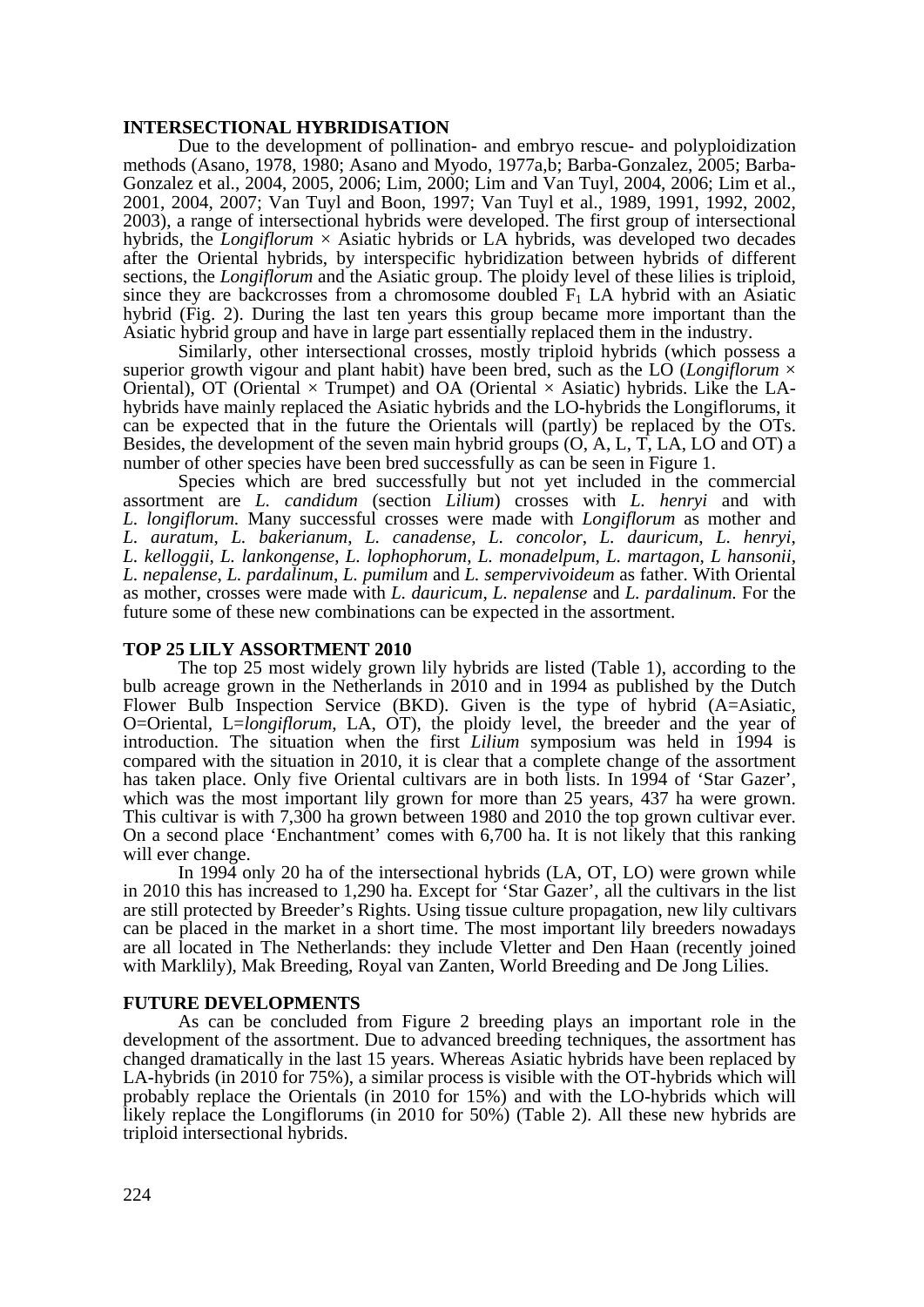Finally for the future, besides the development of the seven main hybrid groups (O, A, L, T, LA, LO and OT), a number of other species have been used successfully. Species which were crossed successfully with a high potential to be used in new hybrid groups are: *L. candidum* and *L. monadelpum* (section *Lilium*), *L. pardalinum* and *L. canadense* (section *Pseudolirium*), *L. martagon* and *L. hansonii* (section *Martagon*), *L. nepalense* and *L. bakerianum* and *L. henryi*. Techniques which are being used to enhance the introgression of characters from wild species to the assortment are molecular cytogenetics (Lim, 2000; Barba-Gonzalez, 2005; Zhou, 2007; Khan, 2009) and molecular assisted breeding (Shahin et al., 2009).

Recently, comprehensive genetic maps of 2 lily populations including 6 QTLs for *Fusarium*-resistance were published (Shahin et al., 2010). While genetic transformation is a technique investigated in lily for more than 25 years (Cohen, 2011), it is used in genetic studies but until now transformation has played no role in the development of new cultivars. In the near future, knowledge of DNA-sequences linked to horticultural traits will play a key role in bridging the genomes of lily. This will enable combinations of favourable complex traits from the wide genetic variation available to breeders.

### **Literature Cited**

- Asano, Y. 1978. Studies on crosses between distantly related species of lilies. III. New hybrids obtained through embryo culture. J. Japan. Soc. Hort. Sci. 47:401-414.
- Asano, Y. 1980. Studies on crosses between distantly related species of lilies. V. Characteristics of newly obtained hybrids through embryo culture. J. Japan. Soc. Hort. Sci. 49:241-250.
- Asano, Y. and Myodo, H. 1977a. Studies on crosses between distantly related species of lilies. I. For the intrastylar pollination technique. J. Japan. Soc. Hort. Sci. 46:59-65.
- Asano, Y. and Myodo, H. 1977b. Studies on crosses between distantly related species of lilies. II. The culture of immature hybrid embryos. J. Japan. Soc. Hort. Sci. 46:267- 273.
- Barba-Gonzalez, R. 2005. The use of 2n gametes for introgression breeding in Oriental  $\times$ Asiatic lilies. Ph.D.-thesis, Wageningen University, 111p.
- Barba-Gonzalez, R., Lokker, B.H., Lim, K.B., Ramanna, M.S. and Van Tuyl, J.M. 2004. Use of 2n gametes for the production of sexual polyploids from sterile Oriental  $\times$ Asiatic hybrids of lilies (*Lilium*). Theor. Appl. Genet. 109:1125-1132.
- Barba-Gonzalez, R., Lim, K.-B., Ramanna, M.S., Visser, R.G.F. and Van Tuyl, J.M. 2005. Occurrence of 2n gametes in the  $F_1$  hybrids of Oriental  $\times$  Asiatic lilies (*Lilium*): Relevance to intergenomic recombination and backcrossing. Euphytica 143:67-73.
- Barba-Gonzalez, R., Van Silfhout, A.A., Ramanna, M.S., Visser, R.G.F. and Van Tuyl, J.M. 2006. Progenies of allotriploids of Oriental × Asiatic lilies (*Lilium*) examined by GISH analysis. Euphytica 151:243-250.
- BKD. 1970-2010. Beplante oppervlakten Bloembollen:lelie.
- Cohen, A. 2011. Biotechnology in lilies dreams vs. reality. Acta Hort. 900:149-160.
- Comber, H.F. 1947. A new classification of the *Lilium*. Lily Yearbook, Royal Hort. Soc. London 15:86-105.
- De Jong, P.C. 1974. Some notes on the evolution of lilies. Yb. North Amer. Lily Soc. 27:23-28.
- De Graaff, J. 1970 Looking backwards. Yb. North Amer. Lily Soc. 23:7-20.
- Emsweller, S.L. and Brierley, P. 1941. Colchicine induced tetraploidy in *Lilium*. J. Hered. 31:223-230.
- Khan, M.N. 2009. A molecular cytogenetic study of intergenomic recombination and introgression of chromosomal segments in lilies (*Lilium*). Ph.D.-thesis, Wageningen University, 121p.
- Leslie, A.C. 1982. The international lily register.  $3<sup>rd</sup>$  edition, including 17 additions (1984-1998) The Royal Horticultural Society, London www.rhs.org.uk/plants/ registration.
- Lim, Ki-Byung. 2000. Introgression breeding through interspecific polyploidisation in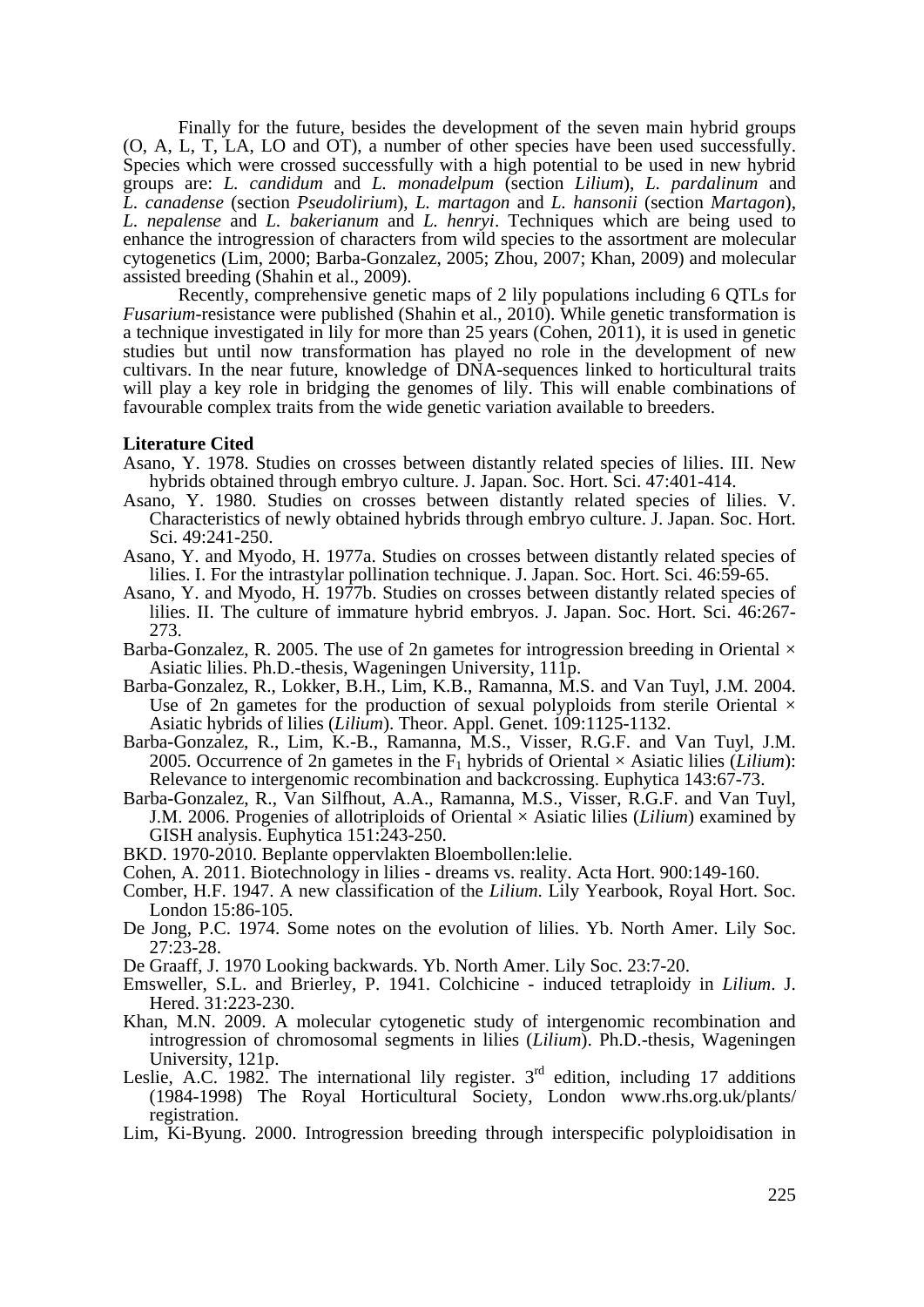lily: a molecular cytogenetic study. Ph.D. thesis, Wageningen University, 120p.

- Lim, K.B., Chung, J.D., Van Kronenburg, B.C.E., Ramanna, M.S., De Jong, J.H. and Van Tuyl, J.M. 2000. Introgression of *Lilium rubellum* Baker chromosomes into *L. longiflorum* Thunb.: a genome painting study of the  $F_1$  hybrid, BC1 and BC2 progenies. Chromosome Res. 8:119-125.
- Lim, K.B., Ramanna, M.S., De Jong, J.H., Jacobsen, E. and Van Tuyl, J.M. 2001. Indeterminate meiotic restitution (IMR): a novel type of meiotic nuclear restitution mechanism detected in interspecific lily hybrids by GISH. Theor. Appl. Genet. 103:219-230.
- Lim, K.B., Barba-Gonzalez, R., Ramanna, M.S., Shen, T.M. and Van Tuyl, J.M. 2004. Occurrence of SDR 2N-gametes in *Lilium* hybrids. Breeding Science 54:13-18.
- Lim, Ki-Byung and Van Tuyl, J.M. 2006. Lily, *Lilium* hybrids. p.517-537. In: N.O. Anderson (ed.), Flower breeding and genetics: issues, challenges and opportunities for the 21<sup>st</sup> century, Chapter 19. Kluwer Academic Publishers, Dordrecht.
- Lim, Ki-Byung and Van Tuyl, J.M. 2004. Elegant lady a pink longiflorum lily cultivar suitable for cut flower forcing. Korean J. Breed. 36:123-124.
- Lim, Ki-Byung, Barba-Gonzalez, R., Zhou, S., Ramanna, M.S. and Van Tuyl, J.M. 2008. Interspecific hybridization in lily (*Lilium*): taxonomic and commercial aspects of using species hybrids in breeding. p.146-151. In: J.A. Teixeira de Silva (ed.), Floriculture, ornamental and plant biotechnology: advances and topical issues  $(1<sup>st</sup> Ed.,$ Vol. 5), Global Science Books, Isleworth, UK.
- McRae, E.A. 1998. Lilies: a guide for growers and collectors, Timber press, Portland, Oregon, 392p.
- Nishikawa, T. 2007. Molecular phylogeny of the genus *Lilium* and its methodical application to other taxon. Thesis United Graduate School of Agricultural Science Tokyo University of Agriculture and Technology, Japan, 95p.
- Nishikawa, T., Okazaki, K., Uchino, T., Arakawa, K. and Nagamine, T. 1999. A molecular phylogeny of *Lilium* in the internal transcribed spacer region of nuclear ribosomal DNA. J. Mol. Evol. 49:238-249.
- Rockwell, F.F., Grayson, E.C. and De Graaff, 1961. The complete book of lilies, New York, 352p.
- Shahin, A., Arens, P., Van Heusden, S. and Van Tuyl, J.M. 2009. Conversion of molecular markers linked to *Fusarium* and virus resistance in Asiatic lily hybrids. Acta Hort. 836:131-136.
- Shahin, A., Arens, P., Van Heusden, A.W., Van der Linden, G., Van Kaauwen, M., Khan, N., Schouten, H., Van de Weg, E., Visser, R. and Van Tuyl, J.M. 2010. Genetic mapping in *Lilium*: mapping of major genes and QTL for several ornamental traits and disease resistances. Plant Breeding, in press.
- Van Tuyl, J.M., De Vries, J.N., Bino, R.J. and Kwakkenbos, A.A.M. 1989. Identification of 2n pollen producing interspecific hybrids of *Lilium* using flow cytometry. Cytologia 54:737-745.
- Van Tuyl, J.M., Van Diën, M.P., Van Creij, M.G.M., Van Kleinwee, T.C.M., Franken, J. and Bino, R.J. 1991. Application of in vitro pollination, ovary culture, ovule culture and embryo rescue for overcoming incongruity barriers in interspecific *Lilium* crosses. Plant Science 74:115-126.
- Van Tuyl, J.M., Meijer, H. and Van Diën, M.P. 1992. The use of oryzalin as an alternative for colchicine in in-vitro chromosome doubling of *Lilium* and *Nerine*. Acta Hort. 325:625-630.
- Van Tuyl, J.M. and Boon, E. 1997. Variation in DNA-content in the genus *Lilium*. Acta Hort. 430:829-835.
- Van Tuyl, J.M., Lim, K.B. and Ramanna, M.S. 2002. Interspecific hybridization and introgression. p.85-103. In: A. Vainstein (ed.), Breeding for ornamentals: classical and molecular approaches, Kluwer Academic Publishers, Dordrecht/Boston.
- Van Tuyl, J.M., Chung, M.Y., Chung, J.D. and Lim, K.B. 2002. Introgression studies using GISH in interspecific *Lilium* hybrids of *L. Longiflorum*  $\times$  Asiatic, *L. longiflorum*  $\times$  *L.*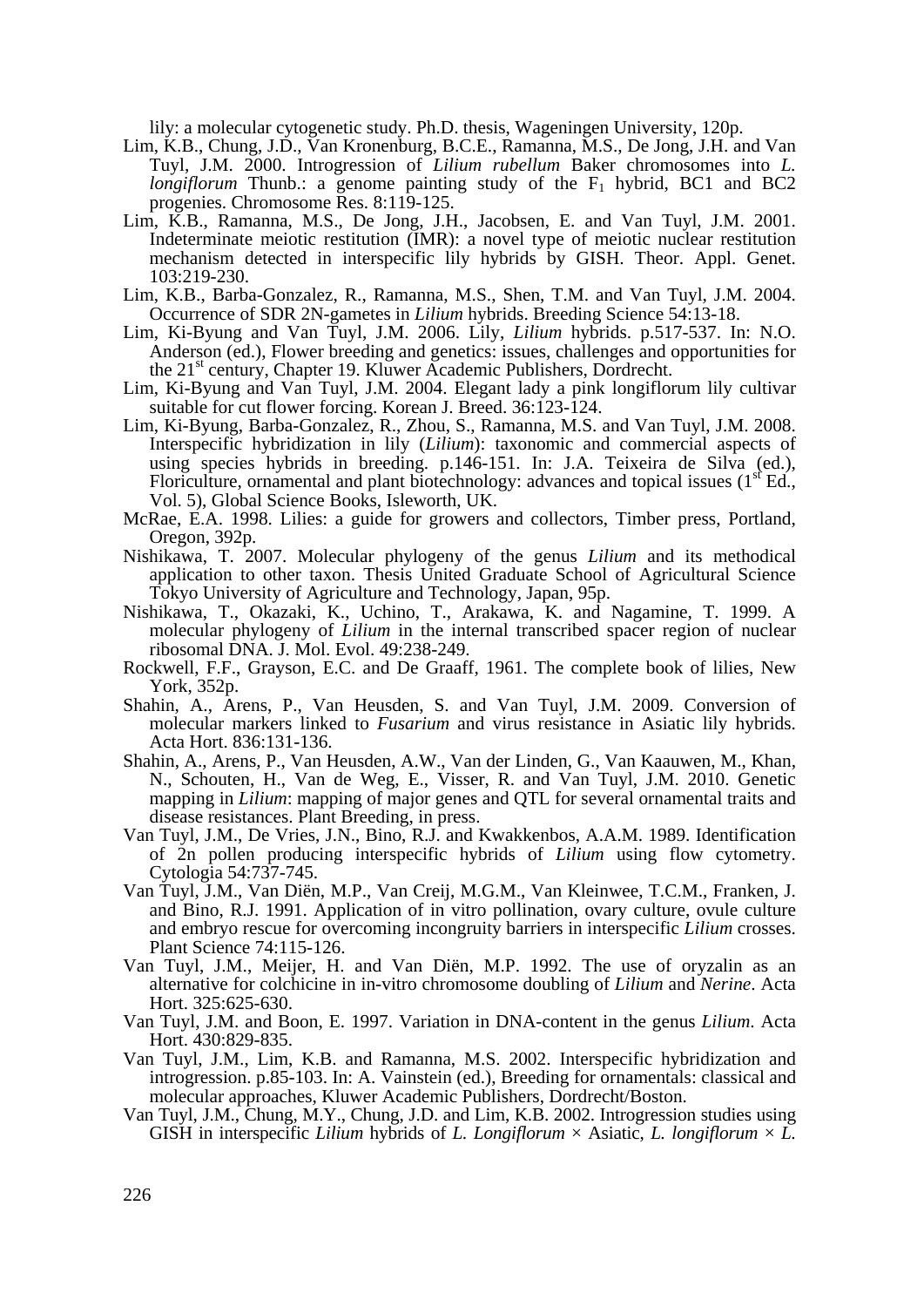*rubellum* and *L. auratum*  $\times$  *L. henryi.* Yb. North Amer. Lily Soc. 55:17-22, 70-72. Zhou, S. 2006. Intergenomic recombination and introgression breeding in *Longiflorum*  $\times$ Asiatic lilies, Ph.D. thesis, Wageningen University, 103p.

## **Tables**

I

Table 1. Top 25 most widely grown lily cultivars in The Netherlands in 2010. Given is the hybrid group (A=Asiatic, O=Oriental, L=*longiflorum*, LA, LO and OT), the ploidy level (2=diploid, 3=triploid, 4=tetraploid), the bulb production area (in ha) grown in The Netherlands in 2010 and 1994, the Breeder (VH=Vletter and Den Haan BV, (recently joined with Marklily), M=Makbreeding, IM=Imanse, RVZ=Royal van Zanten, WB=World Breeding) and the year of introduction (Intro).

| Cultivar          | Group          | Ploidy         | Production area (ha) |      |                |        |
|-------------------|----------------|----------------|----------------------|------|----------------|--------|
|                   |                |                | 2010                 | 1994 | <b>Breeder</b> | Intro. |
| Sorbonne          | $\mathbf O$    | $\overline{c}$ | 200                  |      | VH             | 1994   |
| Siberia           | O              | $\overline{c}$ | 193                  | 6    | Mak            | 1992   |
| Robina            | <b>OT</b>      | 3              | 84                   |      | Marklily       | 2004   |
| Tiber             | $\overline{O}$ | $\overline{c}$ | 71                   |      | VH             | 1994   |
| Conca dór         | <b>OT</b>      | $\overline{3}$ | 67                   |      | VH             | 2002   |
| <b>Brindisi</b>   | LA             | 3              | 67                   |      | VH             | 2002   |
| Rialto            | $\overline{O}$ | $\overline{c}$ | 63                   |      | <b>VH</b>      | 2002   |
| Santander         | $\overline{O}$ | $\overline{c}$ | 61                   |      | VH             | 2007   |
| Litouwen          | LA             | 3              | 59                   |      | <b>VH</b>      | 2005   |
| Tresor            | A              | 4              | 56                   |      | <b>VH</b>      | 1997   |
| Casa Blanca       | $\overline{O}$ | $\overline{c}$ | 53                   | 48   | VH             | 1977   |
| Pavia             | LA             | 3              | 50                   |      | VH             | 2003   |
| Yelloween         | <b>OT</b>      | 3              | 50                   |      | <b>WB</b>      | 2005   |
| Original Love     | LA             | 3              | 41                   |      | Mak            | 2006   |
| Dazzle            | LA             | 3              | 40                   |      | Mak            | 1997   |
| Nova Zembla       | $\overline{O}$ | $\overline{c}$ | 33                   |      | Mak            | 2001   |
| White Heaven      | L              | $\overline{c}$ | 38                   |      | <b>WB</b>      | 1999   |
| Crystal Blanca    | $\mathbf O$    | $\overline{c}$ | 38                   |      | <b>WB</b>      | 1999   |
| <b>Star Gazer</b> | O              | $\frac{2}{2}$  | 37                   | 437  | Woodriff       | 1977   |
| Merostar          | $\overline{O}$ |                | 37                   | 18   | IM             | 1991   |
| Navona            | A              | 3              | 34                   |      | VH             | 1994   |
| Belladonna        | <b>OT</b>      | 3              | 33                   |      | <b>VH</b>      | 2003   |
| Corvara           | $\mathbf O$    | $\overline{c}$ | 32                   |      | Sande          | 2003   |
| Acapulco          | $\overline{O}$ | $\overline{c}$ | 30                   | 48   | VH             | 1990   |
| Triumphator       | LO             | $\overline{3}$ | 30                   |      | <b>RVZ</b>     | 2003   |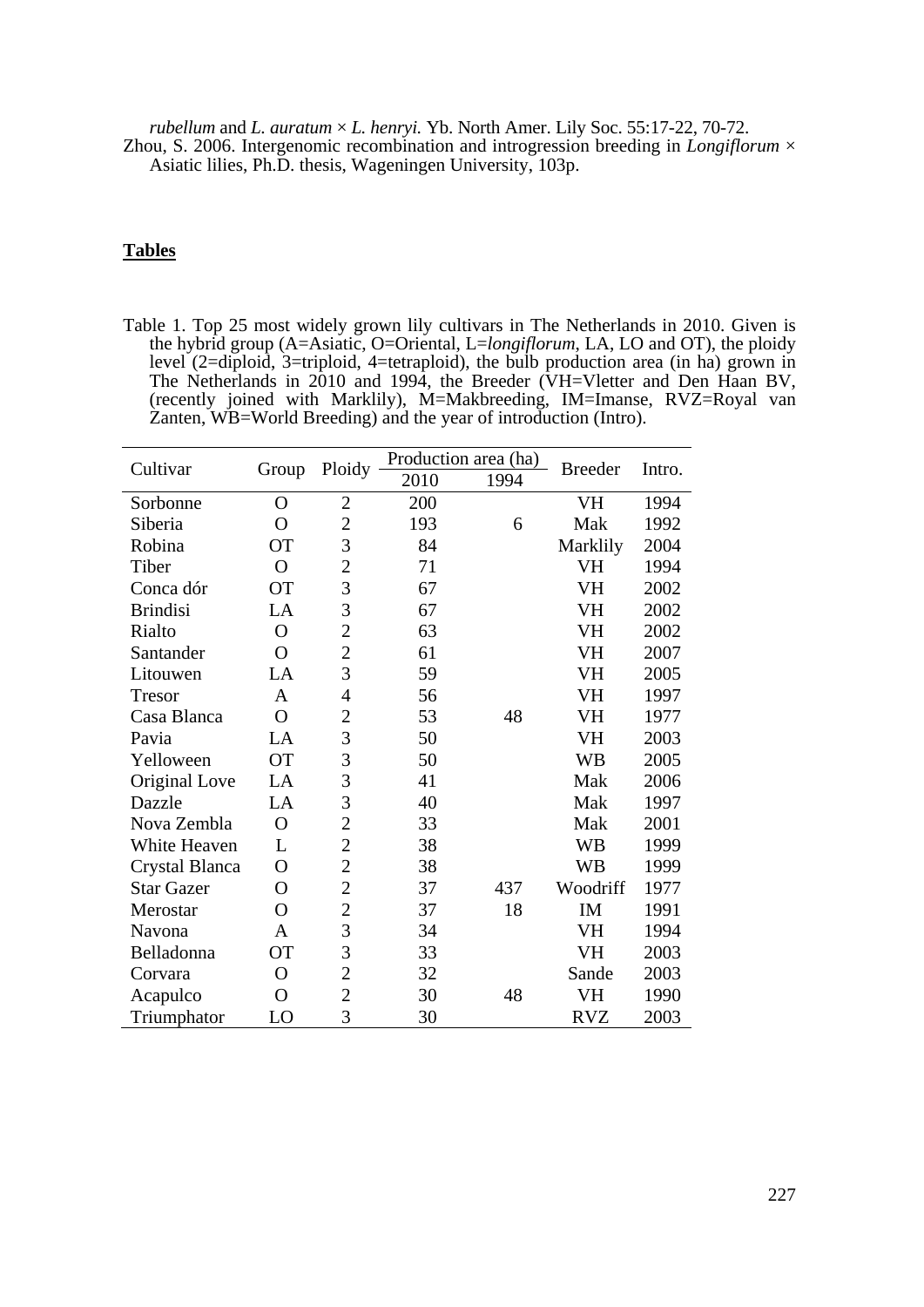Table 2. Bulb production acreage of the main lily groups grown in the Netherlands in 1994 and 2010.

| Hybrid group                        | 1994 | 2010 |
|-------------------------------------|------|------|
| Asiatic                             | 1627 | 436  |
| Oriental                            | 1155 | 1799 |
| Longiflorum                         | 137  | 46   |
| <i>Longiflorum</i> $\times$ Asiatic | 21   | 886  |
| $Longiflorum \times Oriental$       |      | 53   |
| Oriental $\times$ Trumpets          |      | 349  |
| Total                               |      |      |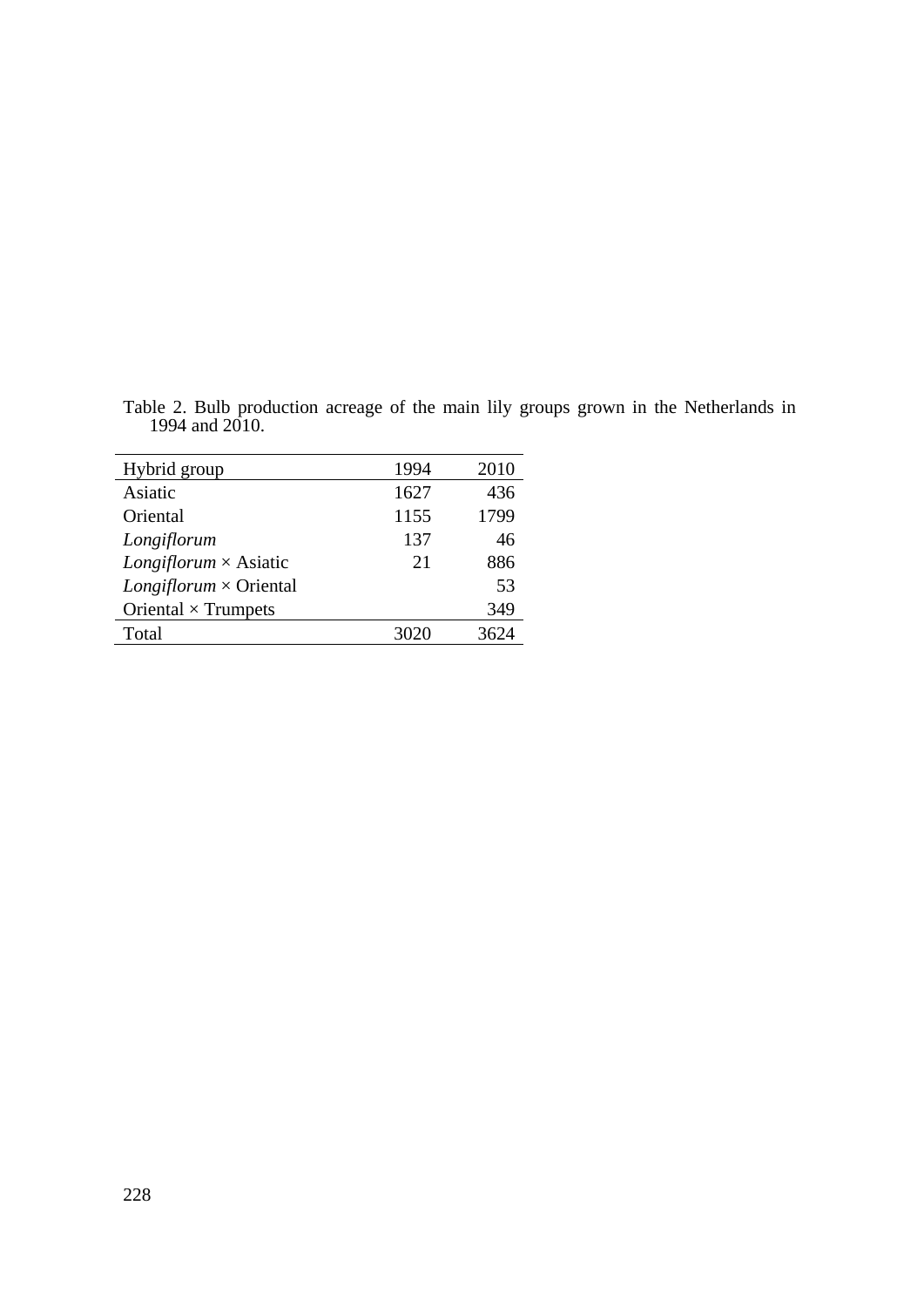## **Figures**



Fig. 1. Crossing polygon of the genus *Lilium* including all the successful crosses of species between different sections of the genus *Lilium*. In this figure, the connection between the Asiatic (AS), Trumpet (T), *Longiflorum* (LO) and Oriental (O) hybrid groups are shown by dotted lines. In successful crosses between species (small ellipses) of different sections (large circles) the arrows point towards the female parent. Abbreviations: AL: *L. alexandrae*; AM: *L. amabile*; AMO: *L.* amoenum; AS: Asiatic hybrids; AU: *L. auratum*; BAK: *L. bakerianum*; BU: *L.* bulbiferum; CA: *L. candidum*; CAN: *L. canadense*; CE: *L. cernuum*; CH: *L.* chalcedonicum; CO: L. concolor; DAU: L. dauricum; DAV: L. davidii; DU: L. duchartrei; FO: *L. formosanum*; HA: *L. hansonii*; HE: *L. henryi*; JA: *L. japonicum m*; KE: *L. kelloggii*, L LA: *L. lan nkongense*; LEI: *L. le eichtlinii*; L LO: *L. longiflorum*; LOP: *L. lophophorum*; MA: *L. martagon*; MAC: *L. macklinae*; MI: L. michiganense; MO: *L. monadelphum*; NEP: *L. nepalense*; NO: *L. nobilissimum*; OXY: *L. oxypetalum*; O: Oriental hybrids; PA: *L. pardalinum*; PU: *L. pumilum*; RE: *L. regale*; RU: *L. rubellum*; SA: *L. sargentiae*; SEM: *L. sempervivoideum*; SP: *L. speciosum*; SU: *L. sulphureum*; T: trumpet hybrids; TI: *L. tigrinum*; TS: *L. tsingtauen nse*.